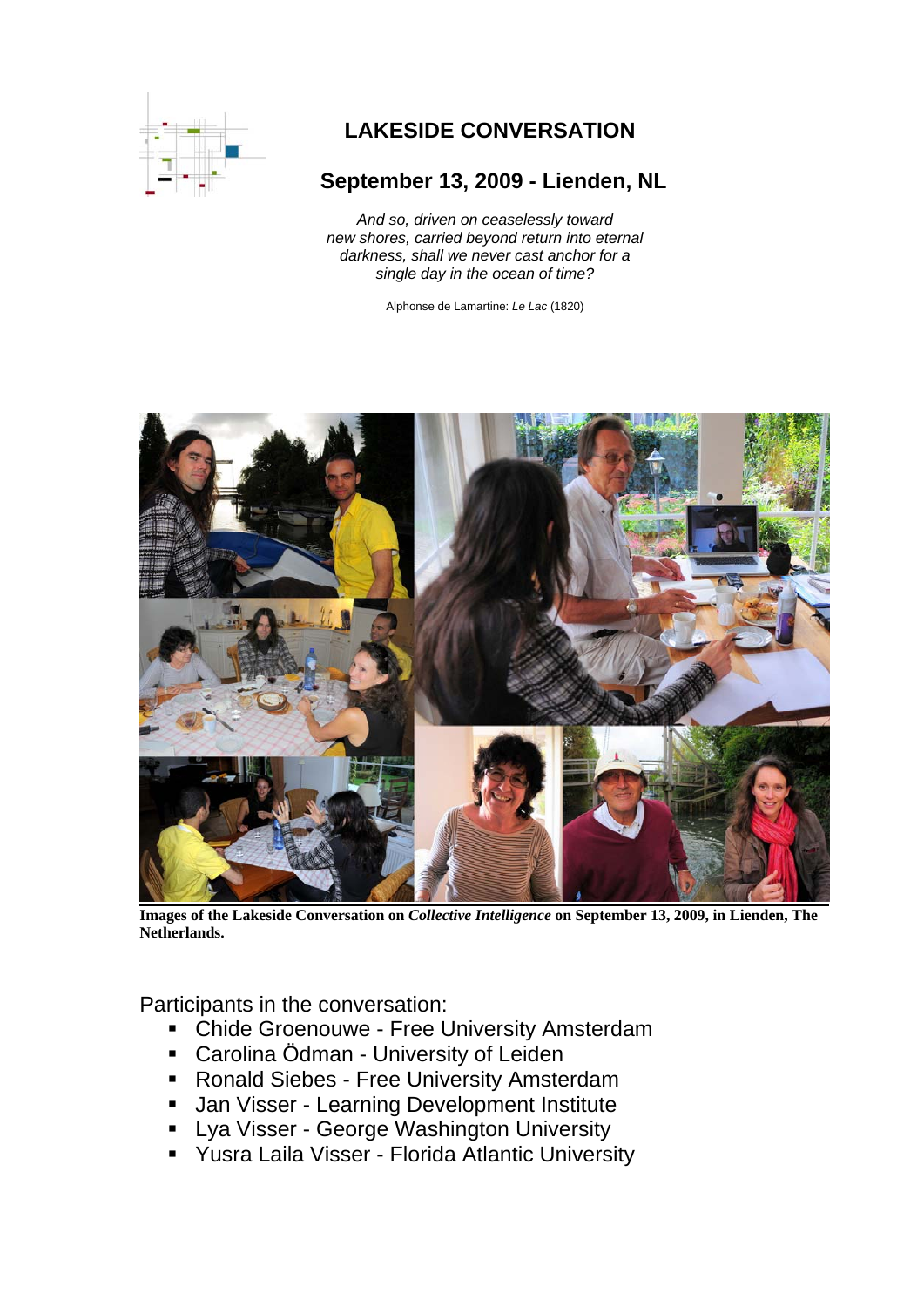# **Prompt to discussion**

The topic for the conversation—collective intelligence—was suggested by Carolina Ödman. Interest in this topic was related to Carolina's work in building the scientific mind in young children in the framework of the Universe Awareness (UNAWE) initiative (www.unawe.org).

At the beginning of the conversation, the above prompt was unpacked as follows.

An initial thought was that participation in scientific culture (and for that matter in culture in general) increases with overall literacy, but that at low levels of overall literacy, particularly as attained through formal education, little still happens. Participation in 'collective (scientific) intelligence' was suggested as a way to overcome this hurdle. We thus concluded that we were looking at a three-dimensional space for our considerations (as depicted below). In the course of our initial explorations of the issue, the concept of 'overall literacy' became defined as "fluency of interaction with the world of symbols and ideas." We also concluded that 'participation in collective intelligence' goes beyond the current trend of doing so via the Internet. In fact, we recognized that we are dealing with an age-old phenomenon. The emergence of technological tools and opportunities has changed the rules of the game and vastly broadened the scope and diversity of participation allowed.

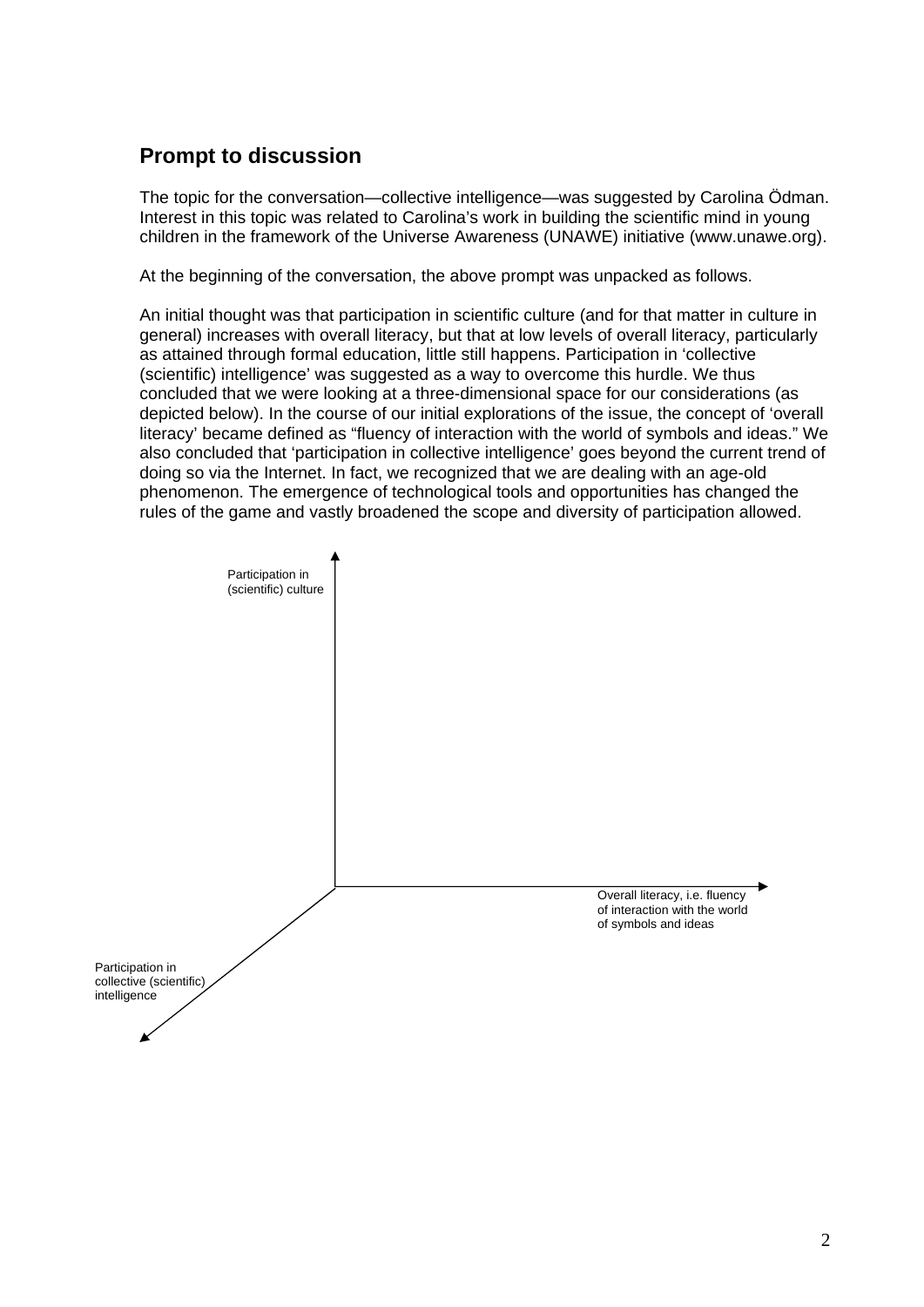## **Questions and concerns**

Prior to the actual conversation, questions and concerns had been raised inspired by the given prompt. They were shared by email. During the meeting, other questions were added. Below is a listing of those various questions and concerns in the order in which they were communicated..

### **Jan Visser**

**A.** While I see the obvious benefits to community building through collaboration in the production of knowledge, there are problems with the use of the outputs of such processes by those who did not participate in the production process. I foresee such problems for instance in the use of collaboratively elaborated open educational resources (OER) through such initiatives as the WikiEducator (www.wikieducator.org) as well as in the use of the Wikipedia for reference purposes by university students.

- 1) How can such users be sure of the validity of what they use?
- 2) What is needed to prepare users to self-validate what they read?
- 3) Would self-validation be sufficient? If not, what more is needed?
- 4) What bridges could possibly be constructed between traditional validation systems (peer review, etc) and the current movement towards 'everything goes'?
- 5) What may be the impact of anonymity of sources on how users interact with these sources? I'm particularly thinking here about what happens in the affective domain when you do no longer see a human being of flesh and blood with a known intellectual history behind a given source.

**B.** As I have a particular interest in processes of building and nurturing the scientific mind, I wonder if we can create an outline of benefits and drawbacks for BtSM of the emergence of collective intelligence alongside good old individual intelligence.

#### **Ronald Siebes**

Would striving to a digital world where radical transparency (http://en.wikipedia.org/wiki/Radical\_transparency)

is realized (meaning everything is known by everybody, where it comes from and how it is processed, and who accesses it) be a threat to freedom of speech?

Added concern on the part of Jan: How do possible advantages and disadvantages of radical transparency compare? Is it something we should welcome or fear, considering not only freedom of speech, but also the psychological need for boundaries we wish to set around our very identity?

#### **Chide Groenouwe**

It is important that those who participate in collective intelligence also participate in the c0 construction of the (learning) environment that embeds the collective intelligence. How can this be achieved? If self-organization is the principle through which it happens, what are the chances that the system self-organizes into yet another form of specialized rigidity?

#### **Yusra Laila Visser**

 Working with the concept of "collective intelligence" as mediated through a semantic web, what is the effect of loosing those non-verbal, non-written ways in which intelligence has traditionally been shared in communities? (e.g., body language, physical demonstrations).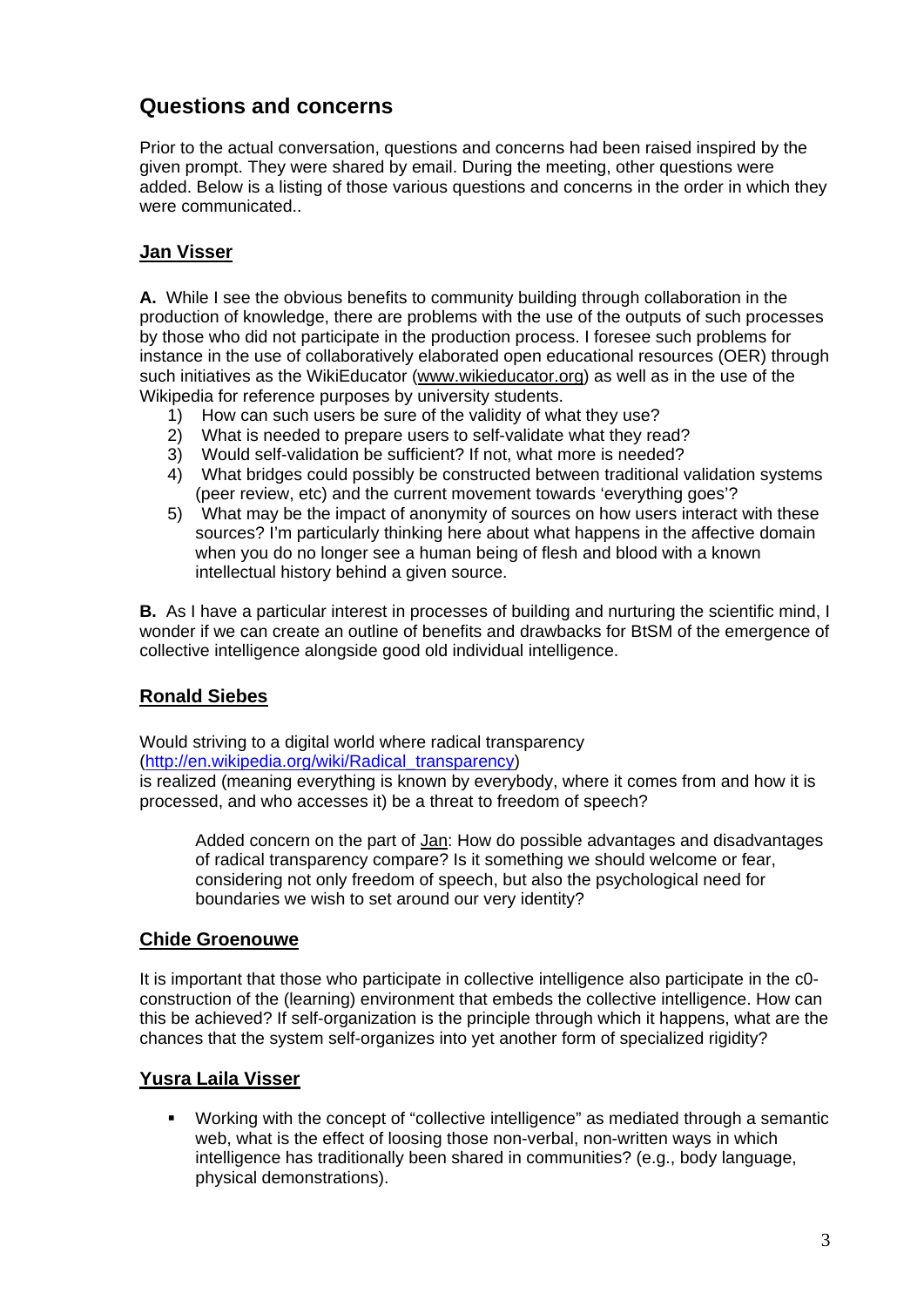- If participation in evolving collective intelligence is indeed a valid part of what it means to learn, how should this impact the planning, design and development of formal education events, particularly in terms of defining their goals?
- Considering that much of the development of collective intelligence occurs online, may we expect that it can then also seamlessly go offline to enter the real world?

### **Discussion**

From the start it was recognized that we had more questions in front of us than we could possibly address in the few hours that were left. We thus started out identifying key concepts and issues that seemed useful to structure both the present and possible future discussions. This resulted in the following list:

- Culture.
- Scientific culture as a sub-domain of culture in general.
- Schooling/Education/Literacy/Fluency of interaction (i.e. the collection of things a society aspires to instilling in its citizens).
- **Participation in the community of thinking.**
- **Self-organization.**
- (Personal) freedom/privacy.
- Validity i.e. the ethics of knowledge building / avoiding self-referencing at the collective level (such as in Wikipedia) as much as at the individual level.
- **Motivation or the drive to become better in relation to perceptions of identity and** held worldviews.
- The role played by technology.

#### **Entry point: Motivation**

Nothing much happened without the presence of motivation. So, we took out 'motivation' as the generative concept for the present discussion and asked ourselves what could possibly inhibit people's participation in the development of collective intelligence and thus what could be done to ensure that such inhibitions would be neutralized. After a fair amount of brainstorming the following, largely dispositional, factors were identified as key towards environments in which collective intelligence could be expected to self-organize suavely. The list follows the order in which these various factors emerged in the course of the discussion.

- Absence of fear.
- Presence of trust.
- (Perceived) freedom to be oneself.
- Fairness (particularly in regard of the 'rules of the game' by which individuals interact with the learning environment).
- Care.
- $\blacksquare$  Love.

No doubt, many of these concepts overlap and some, like care and love, may be seen as encompassing prior concepts.

It was also concluded that the Web has features that allow identities to be experimented with. Where in the real world one is always seen, in virtual environments one can more deliberately experiment with setting boundaries, and modifying the permeability of such boundaries, at will.

### **Conclusions**

The discussion so far provides a good start for further work. We identified key concepts around which to structure future dialogue. We also tacked the issue of motivation to become a participant in a collective intelligence environment and identified key enabling factors for participation.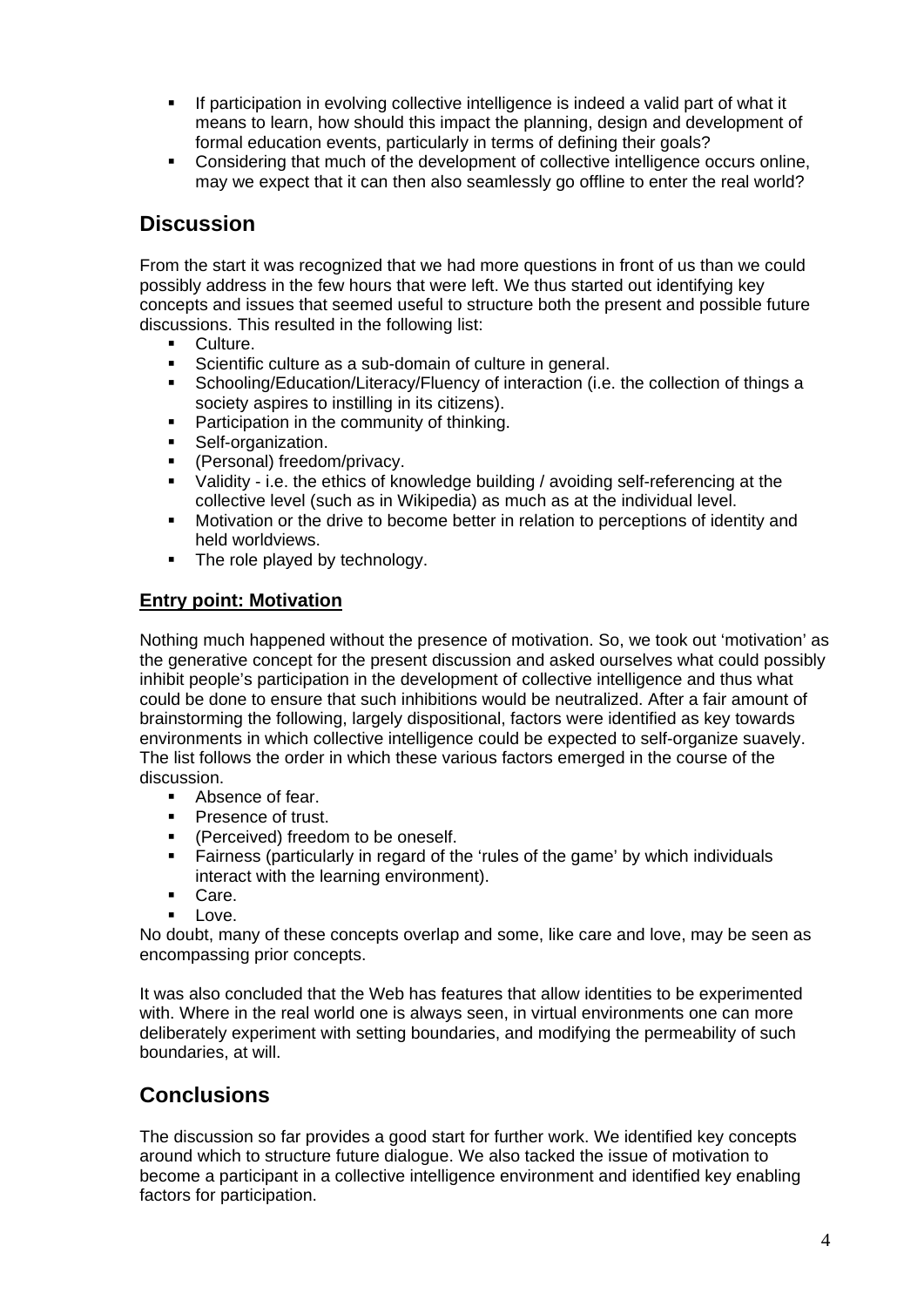### **Next steps**

This last section brings together comments and ideas from those who participated in the conversation—as well as possibly readers of this report interested in joining the dialogue regarding additional points of interest and suggestions concerning how to go ahead and what to focus on in the future. These contributions are preceded by the name of the person proposing them.

### Yusra Laila Visser

One of the concepts that I recall coming up with some regularity, which may have a place in the report, is the concept of "*citizen science*" – I did not see it referenced directly, and wonder if it might be included.

With respect to next steps, allow me to initiate the dialogue with a few suggestions. I believe that the conversation we had was extremely stimulating, and that it opened many new windows for exploration at the conceptual and applied level. Whenever I personally have the opportunity to engage in conversations that stimulate my thinking at the somewhat more theoretical or conceptual level, the next question I tend to ask myself is; "what of this discussion can we use in addressing the many significant and urgent needs in the world, and how might we use it?" So, with that in mind:

- The theme of collective intelligence, as I understood it from the reading materials and discussions, has several interpretations. Loosely, it can be looked at in a broad sense as something that communities/groups have likely engaged in since the beginning of time, the building of intelligence shared and suspended between individuals, hopefully passed on over generations. It also has a specific, operationalized definition, in terms of the attributes it takes on when looked at in the context of semantic webs and their use to develop networked, technology enabled systems designed to for the specific purpose of functioning as collective intelligence systems. Depending on which definition we focus on, our discussion of next steps will likely be somewhat different.
- While our discussion allowed us to get started on some very interesting thoughts around collective intelligence in terms of both of the above frames of reference, I believe we can likely still explore each instantiation in more detail (however, my feeling on this may be because I unfortunately was not able to join you for the full length of the discussion). Perhaps some further discussion is therefore of value.
- We might also want to think about "where the rubber meets the road". Carolina does many important projects with children and citizen science, as I understand it. How can the concept of collective intelligence, and our discussion around it, be "activated" for meaningful use in activities and endeavors like those that Carolina undertakes, to achieve things that have as yet not been achieved? This would be but one of many ways in which we might look at the "applied" world in the context of collective intelligence, but I should think it would be a very nice start.
- Likewise, the conceptual discussion could prompt an exploration of more concrete matters by looking at implications for research. For example, if I am correct, Ronald and Chide are quite familiar with the research around the semantic web/collective intelligence theme. Perhaps it would make sense to think of the kinds of research questions that would be pertinent in the context of (a) collective intelligence and the "building the scientific mind" notion, (b) the semantic web/collective intelligence notion with basic education/human development, (c) collective intelligence and motivation/volition Needless to say, many more such areas of research are relevant, others perhaps more relevant than the ones I just mentioned; the idea, though, is that one of the "next steps" might be to a broader research agenda in this area. As part of formulating research questions, it is also likely important to explore implications for research design, so that we can ensure that research designs will indeed yield insight into the very things we are seeking to learn about.